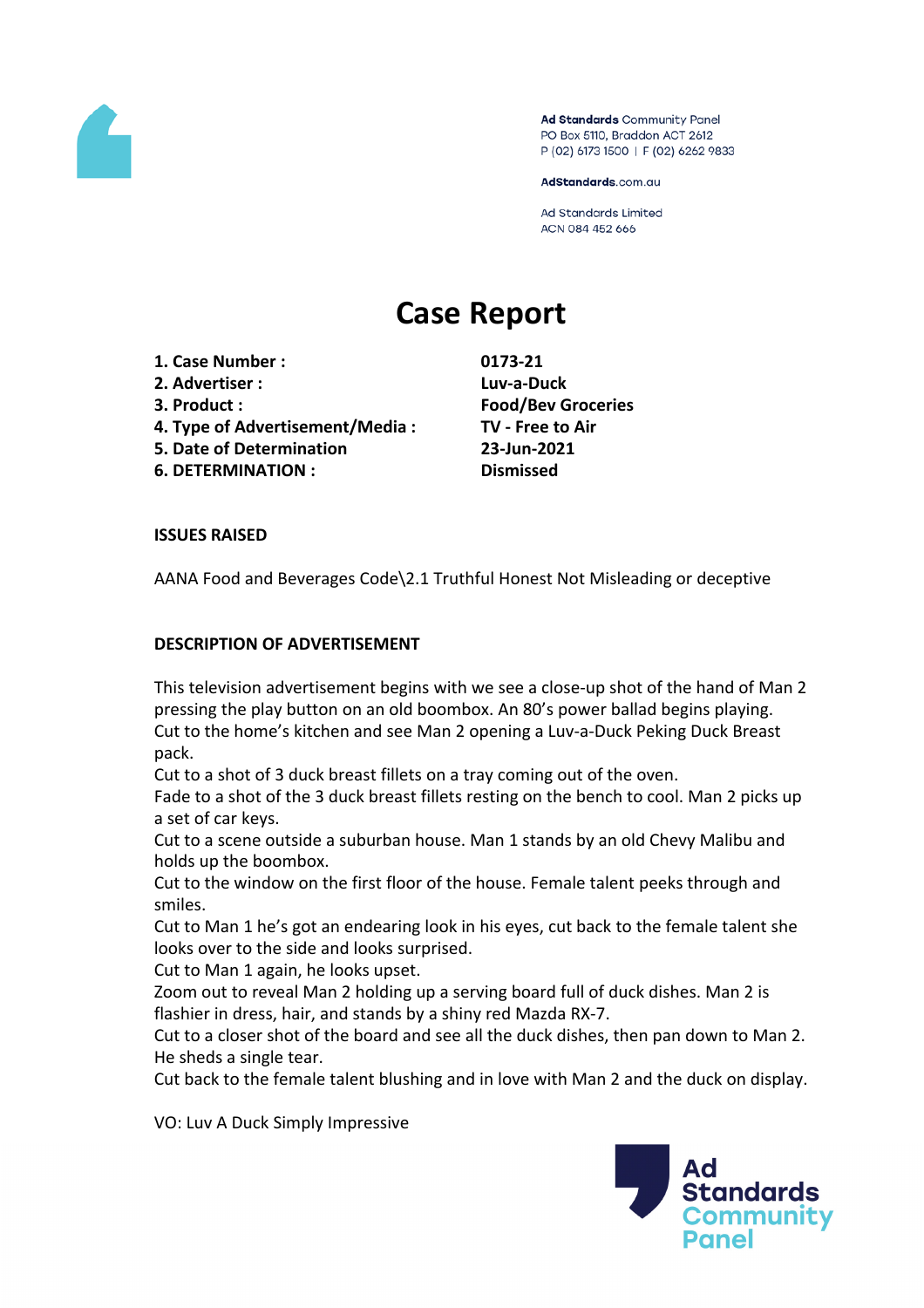

Cut to Man 1 shaking his head in disappointment. Cut to a plain red background with the Luv-a-Duck logo and the tagline "Simply Impressive".

## **THE COMPLAINT**

Comments which the complainant/s made regarding this advertisement included the following:

*Please watch the ad, they open one packet and you are lead to believe there are 3 breast in the packet. In reality and personal experience there are only two Which is very annoying when you have 3 people for dinner and only 2 pieces. I have been mislead by this ad.*

## **THE ADVERTISER'S RESPONSE**

Comments which the advertiser made in response to the complainant/s regarding this advertisement include the following:

*The Luv-A-Duck 'Simply Impressive' campaign highlights the use of duck when wanting to make an impression with an 80's-inspired TVC featuring a classic love story simplified with a duck dish.*

*The Luv-a-Duck Peking flavoured Duck Breast 360g product is sold an overall pack weight, with measures in place in production to ensure the pack sizes comply with Australian Weights and Measures Standards in accordance with Australian Food Standards. The product is labelled as 360g with no minimum or maximum requirement for number breast pieces contained within each pack pertaining that the minimum net weight of the 360g is achieved.*

*The Luv-a-Duck Peking flavoured Duck Breasts product is featured in the opening frames of the advertisement opening, however the no references as made in relation to the number of packets purchased, ingredient listing or recipe instruction as part of the final recipe produced by the hero.*

*The advertisement and the product advertised is not directed at children. The advertising aired across Network Ten between 18/4/21 and 14/6/21 (complete schedule with timings attached) and all paid activity appeared within Channel 10's MasterChef. Unfortunately, our post-time reports do not include program classification. However, kids programming (C and G rated) generally runs on 10 Shake (named 10X in the attached report) from 6am - 5:59pm. From the report it doesn't look like any spots aired on Shake in this timeslot.*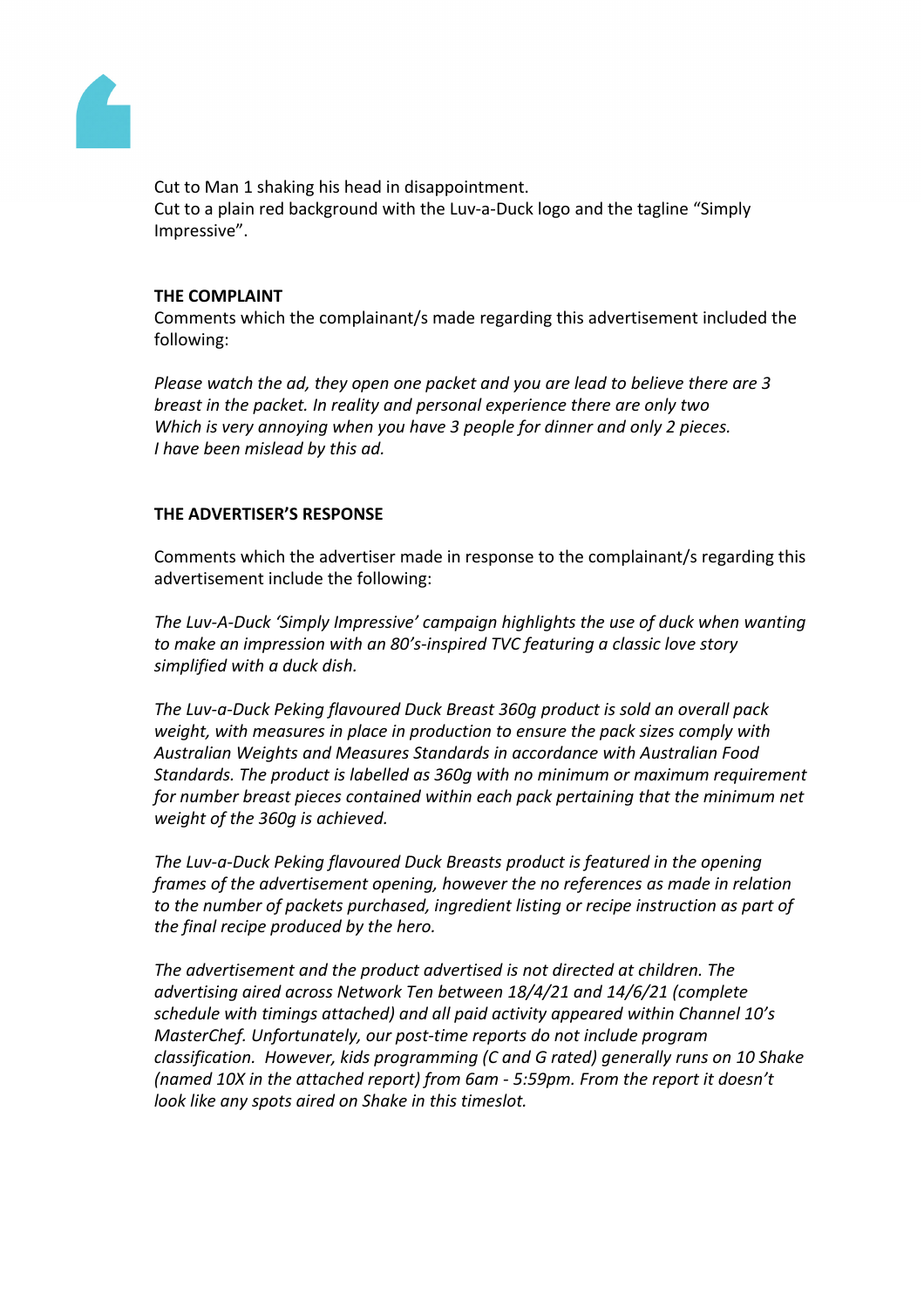

#### **THE DETERMINATION**

The Ad Standards Community Panel (the Panel) considered whether this advertisement breaches the AANA Food and Beverages Advertising and Marketing Communications Code (the Code).

The Panel noted the complainant's concern that the advertisement is misleading as it shows a person opening a package and then three pieces of duck on a tray, suggesting that packages have three pieces in each when there are actually only two.

The Panel viewed the advertisement and noted the advertiser's response.

The Panel noted that the product advertised is food and that therefore the provisions of the Food Code apply.

**Section 2.1 Advertising or marketing communications for food ...shall be truthful and honest, shall not be or be designed to be misleading or deceptive or otherwise contravene prevailing community standards, and shall be communicated in a manner appropriate to the level of understanding of the target audience of the Advertising or Marketing Communication with an accurate presentation of all information including any references to nutritional values or health benefits.**

The Panel considered the Practice Note to this section of the Code which provides that:

*"The Panel will not attempt to apply legal tests in its determination of whether advertisements are truthful and honest, designed to mislead or deceive, or otherwise contravene prevailing community standards in the areas of concern to this Code.*

*"In testing the requirement that an advertising or marketing communication shall be truthful and honest, the Community Panel will consider whether the information most likely to be taken from the advertisement by an average consumer in the target market would be reasonably regarded as truthful and honest…"*

The Panel noted that the target audience would include people that regularly consume Luv-a-duck products, however considered that the target audience would also include people that are not frequent customers and who are not familiar with Luv-a-duck products.

The Panel noted the advertiser's response that in accordance with Australian Food Stadnards, the package is based on weight with no minimum or maximum requirement for a particular number of pieces to be contained within the package provided the overall pack weight is met. The Panel noted that the advertisement does show the packaging of the product and that it does not specify how many pieces are in the package.